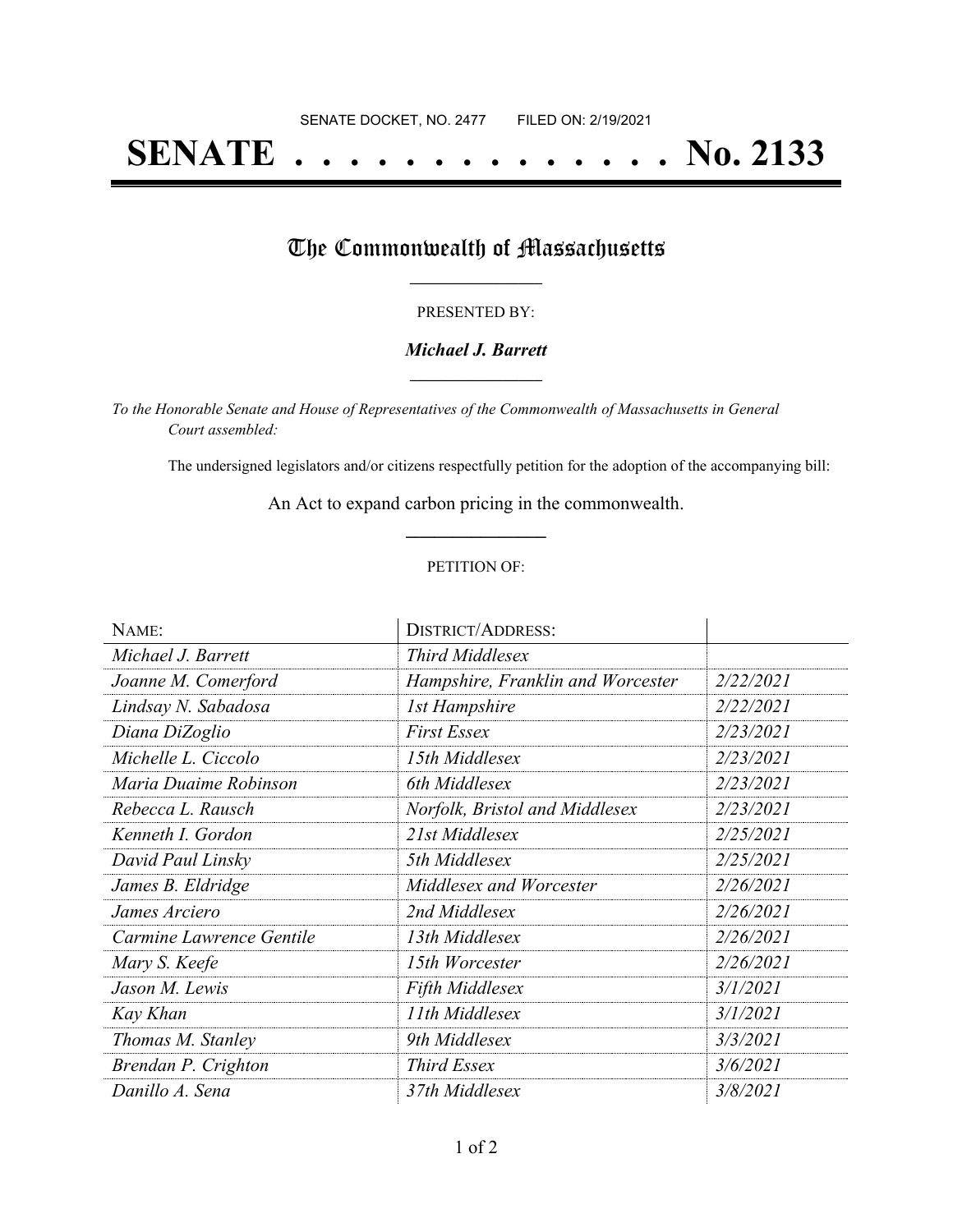| Susannah M. Whipps  | 2nd Franklin                                  | 3/30/2021 |
|---------------------|-----------------------------------------------|-----------|
| Russell E. Holmes   | 6th Suffolk                                   | 3/30/2021 |
| Paul A. Schmid, III | 8th Bristol                                   | 3/31/2021 |
| Steven Ultrino      | 33rd Middlesex                                | 4/8/2021  |
| Adam G Hinds        | Berkshire, Hampshire, Franklin and<br>Hampden | 4/20/2021 |
| Jack Patrick Lewis  | 7th Middlesex                                 | 5/26/2021 |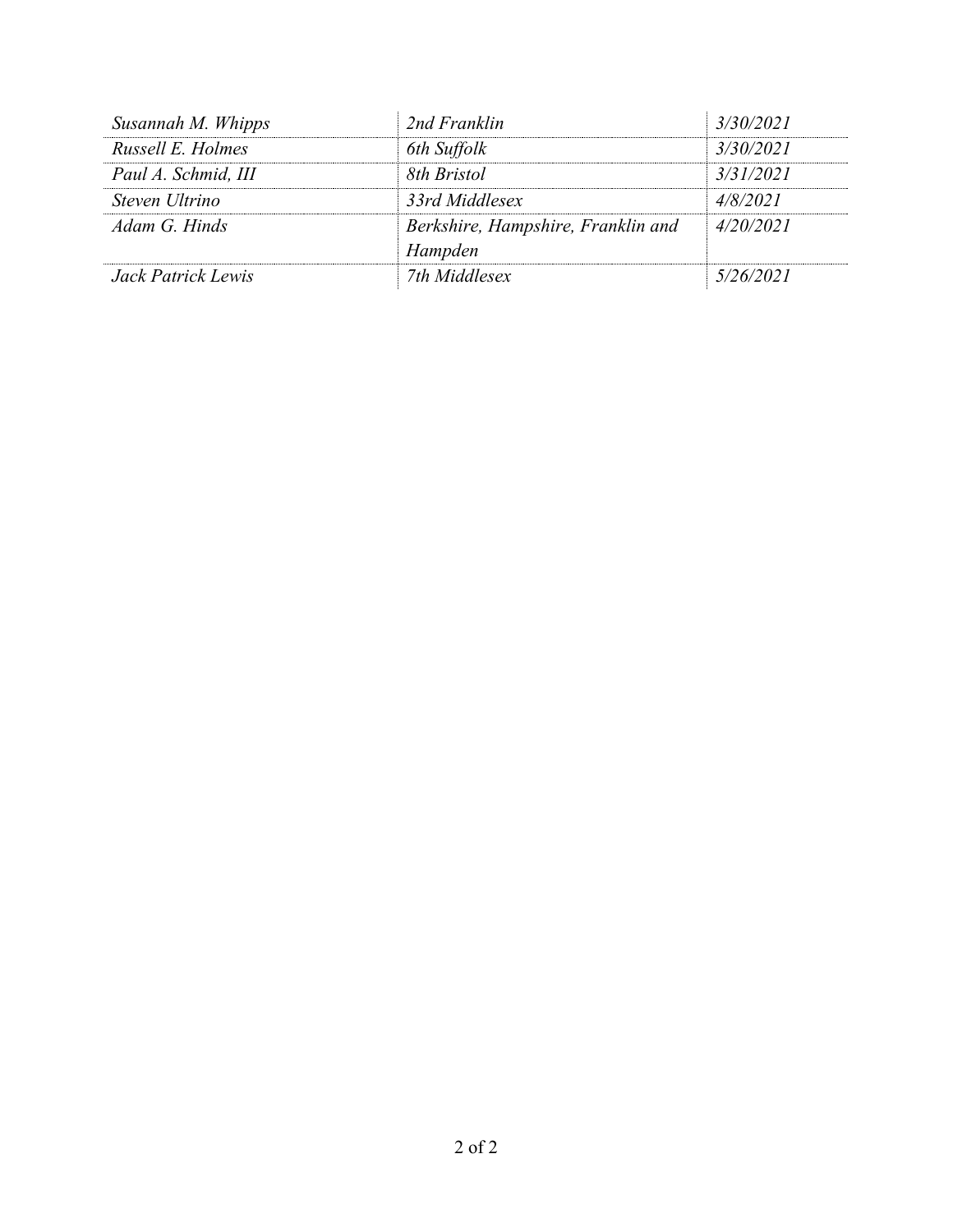## SENATE DOCKET, NO. 2477 FILED ON: 2/19/2021

## **SENATE . . . . . . . . . . . . . . No. 2133**

By Mr. Barrett, a petition (accompanied by bill, Senate, No. 2133) of Michael J. Barrett, Joanne M. Comerford, Lindsay N. Sabadosa, Diana DiZoglio and other members of the General Court for legislation to expand carbon pricing in the commonwealth. Telecommunications, Utilities and Energy.

### The Commonwealth of Massachusetts

**In the One Hundred and Ninety-Second General Court (2021-2022) \_\_\_\_\_\_\_\_\_\_\_\_\_\_\_**

**\_\_\_\_\_\_\_\_\_\_\_\_\_\_\_**

An Act to expand carbon pricing in the commonwealth.

Be it enacted by the Senate and House of Representatives in General Court assembled, and by the authority *of the same, as follows:*

1 SECTION 1. Not later than January 1, 2023, the secretary shall, pursuant to section 7 of 2 chapter 21N of the General Laws, adopt market-based compliance mechanisms for the

3 transportation sector, which mechanisms shall further the achievement of the statewide

4 greenhouse gas emissions limits and sublimits adopted pursuant to Chapter 21N of the General

5 Laws related to transportation.

 SECTION 2. Not later than January 1, 2024, the secretary shall, pursuant to section 7 of chapter 21N of the General Laws, adopt market-based compliance mechanisms for the heating and cooling of commercial, institutional, and industrial buildings, which mechanisms shall further the achievement of the statewide greenhouse gas emissions limits and sublimits adopted pursuant to Chapter 21N of the General Laws related to commercial and industrial heating and 11 cooling.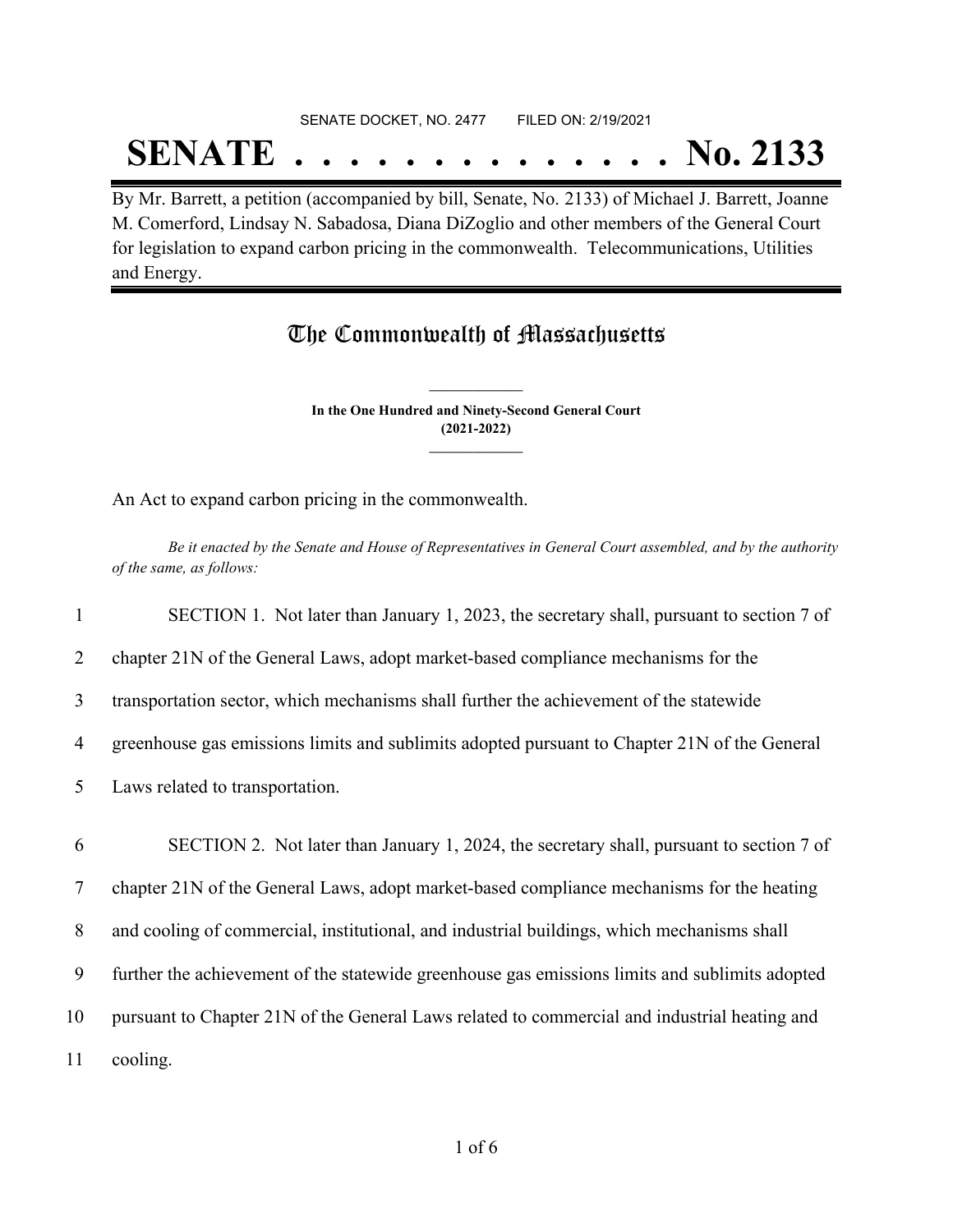SECTION 3. Not later than January 1, 2025, the secretary shall, pursuant to section 7 of chapter 21N of the General Laws, adopt market-based compliance mechanisms for industrial processes, which mechanisms shall further the achievement of the statewide greenhouse gas emissions limits and sublimits adopted pursuant to Chapter 21N of the General Laws related to industrial processes.

 SECTION 4. Not later than January 1, 2028, the secretary shall, pursuant to section 7 of chapter 21N of the General Laws, adopt market-based compliance mechanisms for residential heating and cooling, which mechanisms shall further the achievement of the statewide greenhouse gas emissions limits and sublimits adopted pursuant to Chapter 21N of the General Laws related to residential heating and cooling.

 SECTION 5. Market-based compliance mechanisms adopted pursuant to this act shall be designed to: (i) maximize the ability of the commonwealth to achieve the statewide greenhouse gas emissions limits and sublimits established pursuant to chapter 21N of the General Laws; provided, that any charges, exactions, allowances, or permits shall be set, imposed, allocated, auctioned, sold or authorized so as to maximize the likelihood that, beginning in the first year of implementation, said charges, exactions, allowances or permits shall result in a cost of emissions per metric ton of carbon dioxide equivalent of not less than 15 dollars; provided, further, that said charges, exactions, allowances, or permits shall be set, imposed, allocated, auctioned, sold or authorized so as to maximize the likelihood that the cost of emissions per metric ton of carbon dioxide equivalent will increase by five dollars each year, up to a ceiling of 60 dollars per metric ton of carbon dioxide equivalent; (ii) ensure that the commonwealth achieves said limits and sublimits equitably and in a manner that protects and, where feasible, improves, the condition of low-income and moderate-income persons and environmental justice populations; (iii) prevent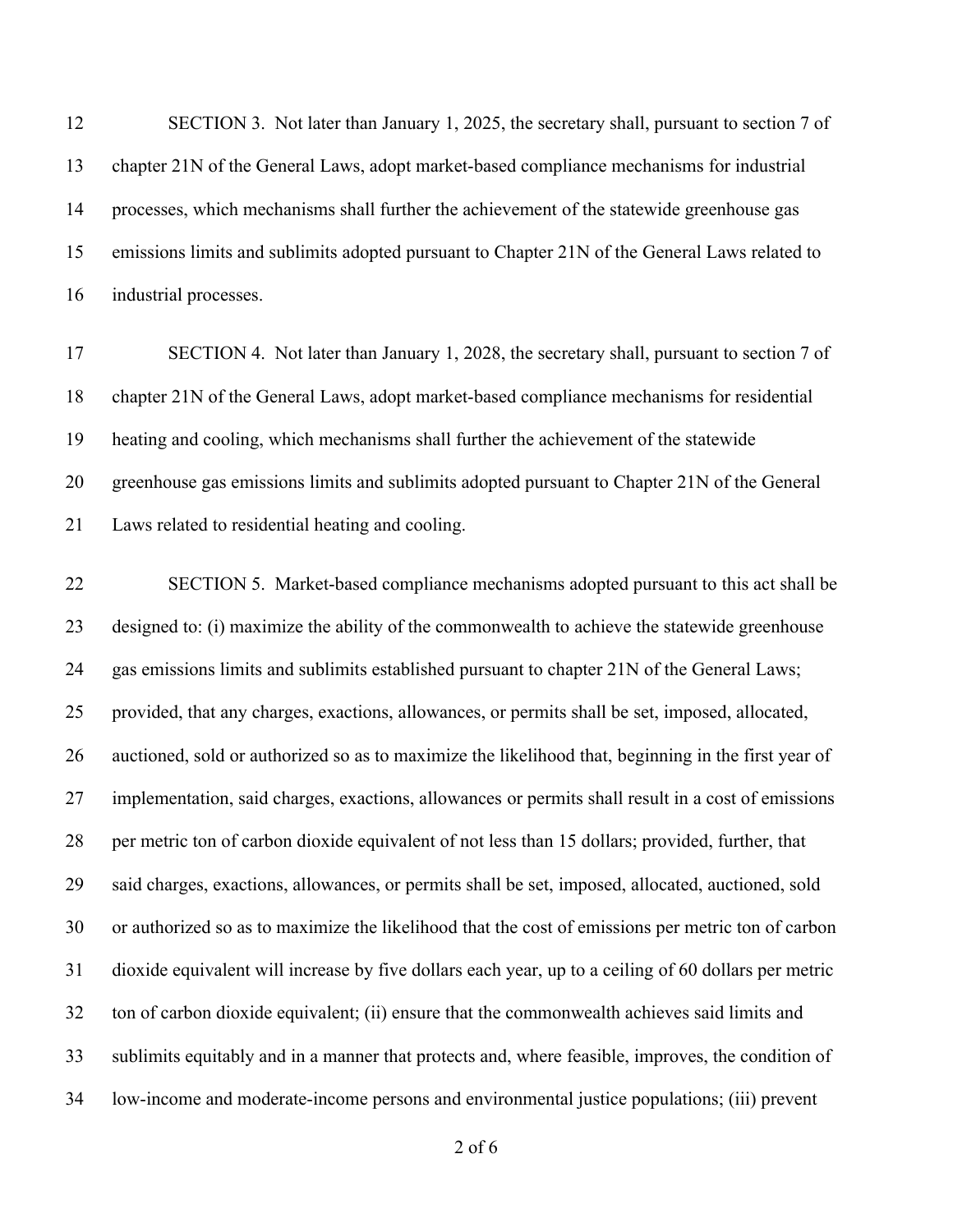increases in emissions of toxic air contaminants and criteria air pollutants, including, but not limited to, emissions of nitrous oxide, sulfur dioxide and mercury; (iv) identify manufacturing sectors, economic sectors, economic subsectors or individual employers at risk of significant adverse impacts due to emissions limits and sublimits, and mitigate such impacts; (v) take into account and address the distinctive vulnerabilities of rural, suburban and urban communities and environmental justice populations; and (vi) maximize environmental and economic benefit to the commonwealth.

 SECTION 6. Proceeds realized by the adoption of market-based compliance mechanisms related to transportation shall be treated or disbursed in any proportion as follows: (i) as rebates or refunds to residents and employers of the commonwealth in proportion to the monies collected, respectively, from residents and employers; and (ii) as monies credited to the Commonwealth Transportation Fund established under section 2ZZZ of chapter 29, provided that such monies shall be used to further the achievement of the limits and sublimits adopted pursuant to Chapter 21N of the General Laws related to transportation; provided further, that the secretary may allocate a reasonable amount of proceeds to reimburse the commonwealth for any direct costs incurred in the administration of activities authorized by this section; and provided, further, that there shall also be credited to the fund any appropriations made by the legislature and any investment income earned on assets of the fund. Amounts remaining in the fund at the end of the fiscal year shall not revert to the General Fund and shall be available for expenditure in succeeding fiscal years.

 SECTION 7. Proceeds realized by the adoption of market-based compliance mechanisms established pursuant to sections 2, 3, and 4 of this act shall be treated or disbursed in any proportion as follows: (i) as rebates or refunds to residents and employers of the commonwealth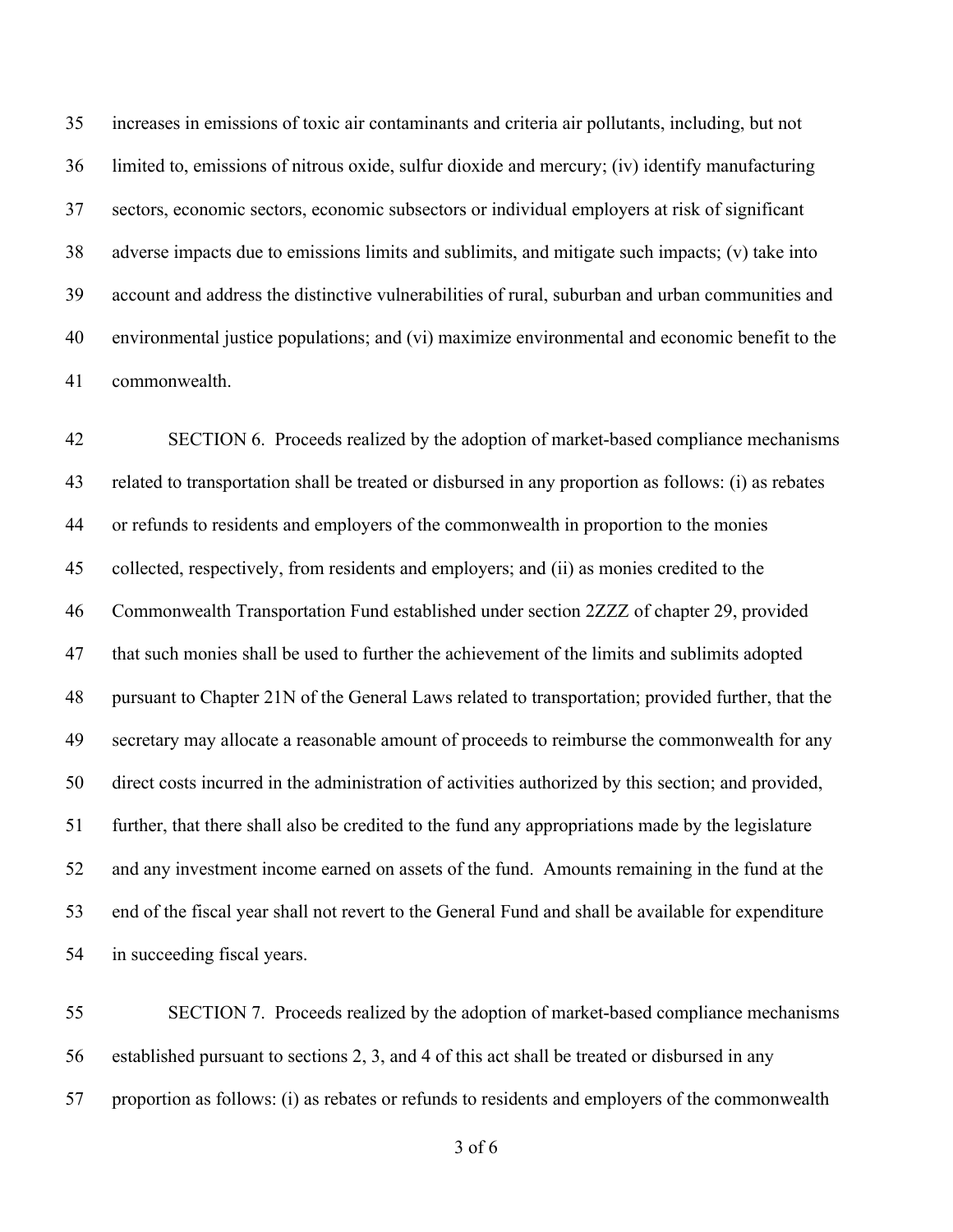in proportion to the monies collected, respectively, from residents and employers; and (ii) as monies credited to the trust funds established in sections 2MMMMM, 2NNNNN, and 2OOOOO of chapter 29 of the General Laws, as amended by this act, which monies shall be expended pursuant to said sections; provided, that the secretary may allocate a reasonable amount of proceeds to reimburse the commonwealth for any direct costs incurred in the administration of activities authorized by this section.

 SECTION 8. Annually, the secretary of administration and finance, in consultation with the secretary of energy and environmental affairs, shall file a report with the chairs of the senate committee on ways and means, the house committee on ways and means, and the joint committee on telecommunications, utilities and energy. The report shall contain, but not be limited to, an analysis of the effectiveness of the market-based compliance mechanisms established pursuant to this act or maintained in connection with the initiatives known as the regional greenhouse gas initiative and the transportation and climate initiative. Said analysis shall include calculations of the contributions of each compliance mechanism, expressed in tons of carbon dioxide equivalent, to meeting the statewide greenhouse gas emissions limits and sublimits established pursuant to chapter 21N of the General Laws.

 SECTION 9. Chapter 29 of the General Laws, as so appearing, is hereby amended by adding the following 3 sections:-

 Section 2MMMMM. There shall be established and set up on the books of the commonwealth a separate fund, to be known as the Green Commercial Building Fund, to be operated by the Massachusetts Clean Energy Center. Monies generated by the adoption of market-based compliance mechanisms related to commercial and industrial heating and cooling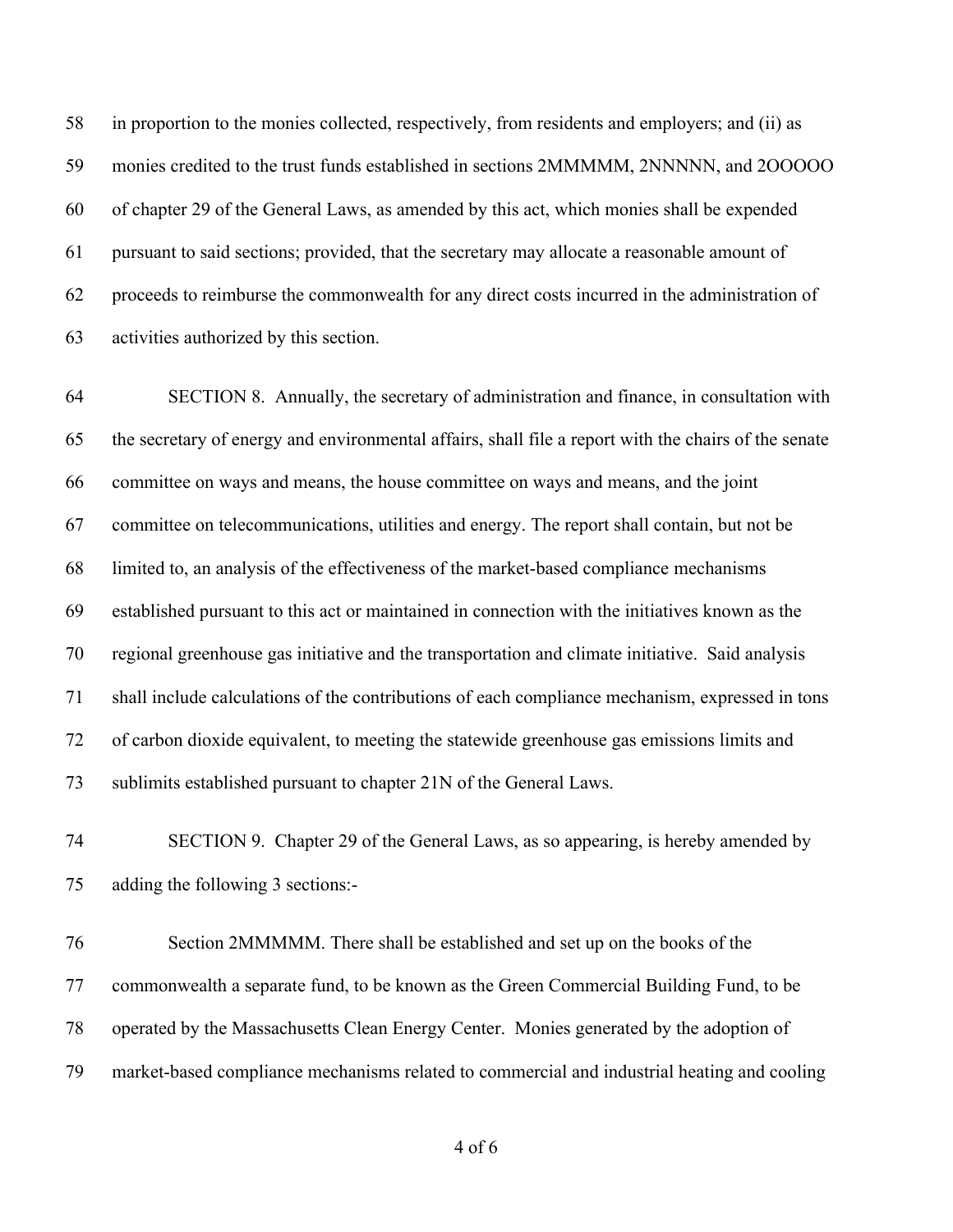shall be distributed to said Fund and used to further the achievement of the limits and sublimits adopted pursuant to Chapter 21N of the General Laws related to commercial and industrial heating and cooling. There shall also be credited to the fund any appropriations made by the legislature and any investment income earned on assets of the fund. Amounts remaining in the fund at the end of the fiscal year shall not revert to the General Fund and shall be available for expenditure in succeeding fiscal years.

 Section 2NNNNN. There shall be established and set up on the books of the commonwealth a separate fund, to be known as the Green Industrial and Manufacturing Fund, to be operated by the Massachusetts Clean Energy Center. Monies generated by the adoption of market-based compliance mechanisms related to industrial processes shall be distributed to said Fund and used to further the achievement of the limits and sublimits adopted pursuant to Chapter 21N of the General Laws related to industrial processes. There shall also be credited to the fund any appropriations made by the legislature and any investment income earned on assets of the fund. Amounts remaining in the fund at the end of the fiscal year shall not revert to the General Fund and shall be available for expenditure in succeeding fiscal years.

 Section 2OOOOO. There shall be established and set up on the books of the commonwealth a separate fund, to be known as the Green Residential Building Fund, to be operated by the Massachusetts Clean Energy Center. Monies generated by the adoption of market-based compliance mechanisms related to residential buildings shall be distributed to said Fund and used to further the achievement of the limits and sublimits adopted pursuant to Chapter 21N of the General Laws related to residential heating and cooling. There shall also be credited to the fund any appropriations made by the legislature and any investment income earned on